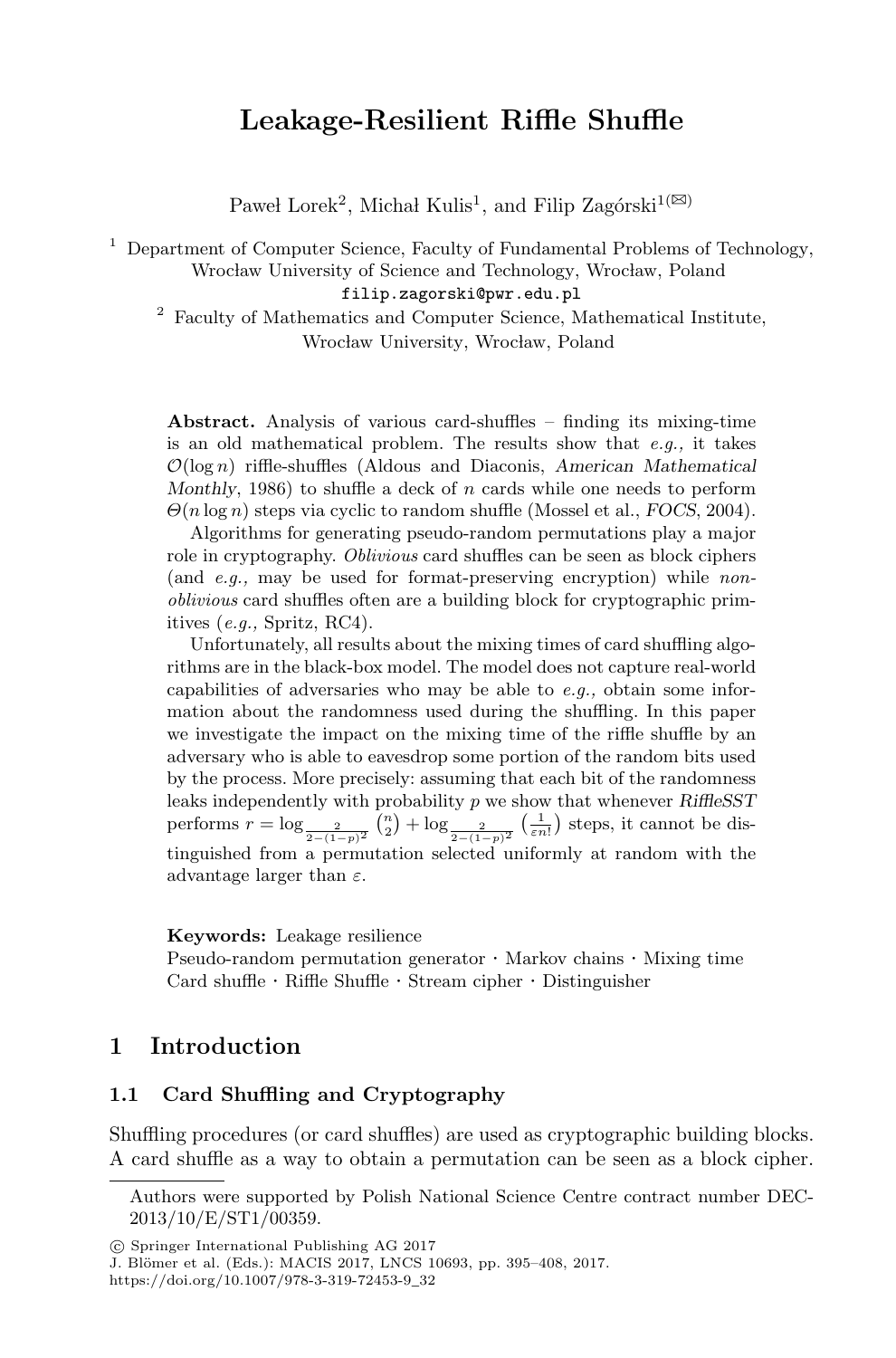Due to efficiency reasons, only *oblivious* card shuffles are good candidates for block ciphers (*e.g.,* [\[14](#page-12-0)]). *Non-oblivious* card shuffles need to be used differently (*e.g.,* as a key scheduling algorithm [\[13](#page-12-1)]). But card shuffles may also help to design/describe higher-level systems *e.g.,* ones which goal is to achieve anonymity like: Private Information Retrieval schemes [\[10](#page-12-2),[22\]](#page-13-0) or mixing with application to voting [\[7](#page-12-3)[,9\]](#page-12-4).

**Oblivious Shuffles.** The applicability of *oblivious* card shuffles to cryptography was noticed many years ago by *e.g.,* Naor and Reingold [\[16](#page-12-5)] for Thorp shuffle. Oblivious shuffles can be seen as block ciphers: suppose that a deck has  $n = 2^l$ cards then the message space and the ciphertext space is equal to the set of all binary strings of length l. Randomness used by the process corresponds to the trajectory of a given card, and one does not need to trace trajectories of other cards. This point of view led to the proposals [\[8](#page-12-6)[,14](#page-12-0),[15,](#page-12-7)[17\]](#page-12-8) (useful for *e.g.,* format preserving encryption schemes) with provable properties in the black-box model (meaning that an adversary has only access to inputs and output of the shuffling algorithm like in CPA-experiment [chosen-plaintext attack]).

**Non-oblivious Shuffles.** In *non-oblivious* shuffles one needs to trace a trajectory of every of the n cards to be able to tell what is the final position of a single card. Because of that non-oblivious shuffles are used as building blocks of cryptographic schemes (in *e.g.,* [\[12\]](#page-12-9), and especially as Key Scheduling Algorithms in *e.g.,* RC4, Spritz [\[18](#page-12-10)], *etc.*) rather than being used as encryption schemes.

Then the security of a cryptographic scheme which uses some card shuffling as a building block depends on the quality of the shuffle. This can be measured by how a given shuffling is close to the uniform distribution (over all possible permutations). This depends on:

- 1. the rate of convergence to the stationary distribution (depends on the shuffling algorithm itself);
- 2. the number of steps made by the algorithm. (In particular we are interested in the number of steps needed so that the distribution of the chain at the given step is close to uniform one.)

One of the weaknesses found in RC4 is that its Key Scheduling Algorithm (KSA) makes only n steps while the rate of convergence is  $O(n \log n)$  [\[11](#page-12-11), 13].

## **1.2 Leakage**

Classically, in (black-box) cryptography, the security definitions assume that an attacker can have only access to inputs and outputs of a cryptographic scheme – for instance, for encryption one considers CPA-security (Chosen Plaintext Attack) or CCA-security (Chosen Cipertext Attack). These definitions assume that no information about the secret-key (or some internal computations) is leaked. In reality however, a device (or particular scheme or protocol implementation) may expose to an adversary lots of additional information, an adversary may measure all kinds of side-channels *e.g.,* electromagnetic [\[6](#page-12-12)], acoustic [\[5\]](#page-11-0) *etc.* One of the most powerful kind of side-channel attacks are *timing*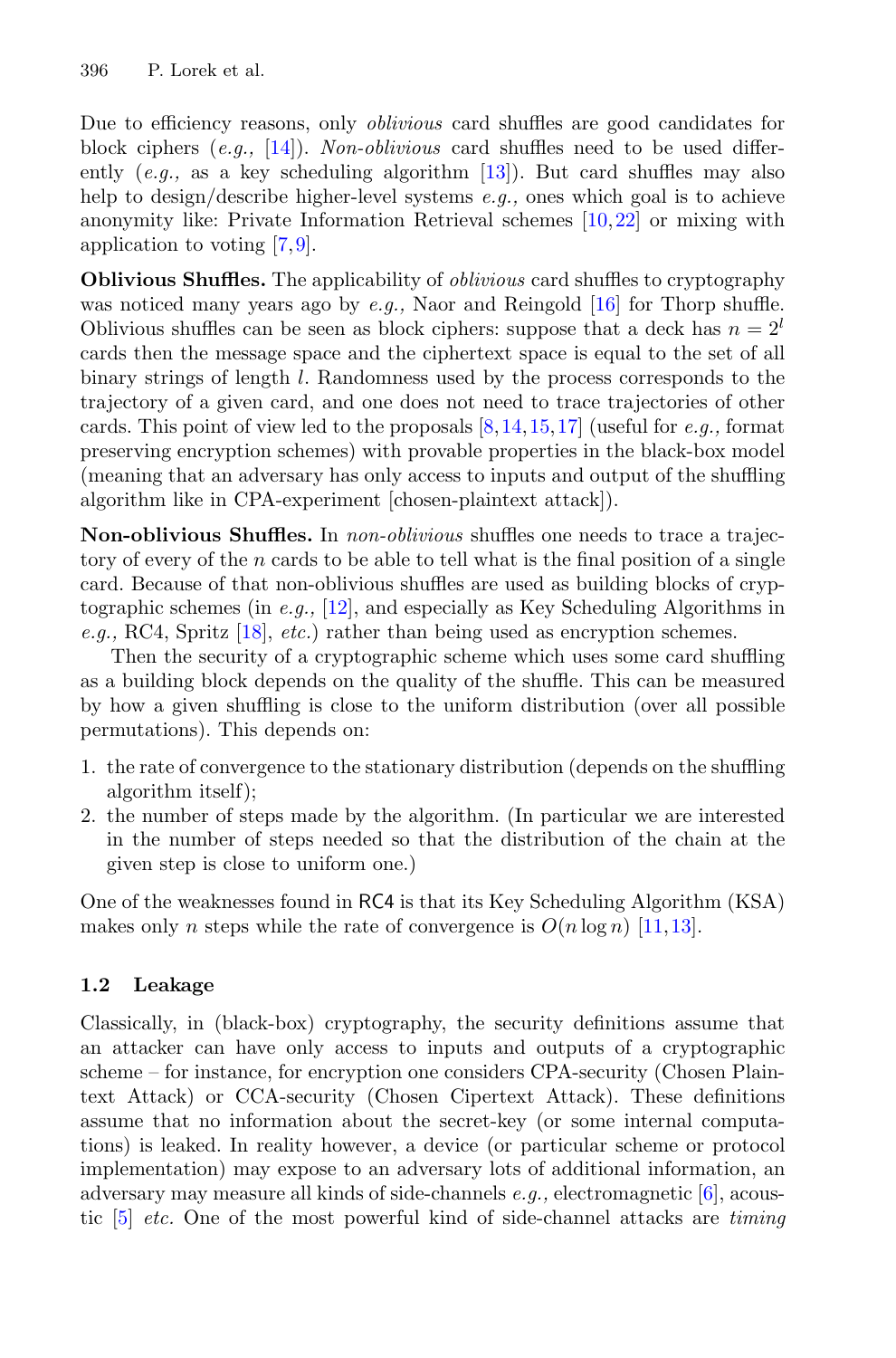*attacks* (because an adversary may perform them remotely), see [\[1,](#page-11-1)[21](#page-13-1)]; or the combination of techniques [\[23](#page-13-2)].

Practice shows that an adversary may obtain some direct information about the secret key: assume that  $\mathbf{b} = (b_1, \ldots, b_t)$  bits of key (or of a function of key) are used in a given round of the algorithm. Then the Hamming weight  $HW(\mathbf{b}) = \sum_{k=1}^{t} A_k$  $\sum_{i=1}^{t} b_i$  can leak. More precisely Hamming weight with some Gaussian noise leaking was considered *e.g.,* in [\[19](#page-12-13)[–21](#page-13-1)].

#### **1.3 Our Contribution**

In this paper we consider the model where each bit  $b_i$  of the randomness used by the shuffling algorithm leaks independently with some prescribed probability  $p \in [0, 1)$ . We analyze a single run of the Riffle Shuffle and our goal is to find the number of rounds the algorithm needs to make in order not to reveal *any* information about the resulting permutation (in the presence of an eavesdropping adversary).

We analyze a non-oblivious shuffling algorithm called *RiffleSST* that is leakage resilient. We show that even if an adversary  $A$  learns each bit of the key K with probability p (knowledge of bits of the key are denoted by  $\Lambda_p(K)$ ) it cannot tell much about the resulting permutation. Putting this in other words: even if an adversary knows some bits of the key  $\Lambda_p(K)$ , it cannot distinguish the permutation produced by r rounds of the *RiffleSST* algorithm from the permutation sampled from the uniform distribution with probability better than  $\varepsilon$ .

The contribution of this paper is the first analysis of a card shuffle algorithm in the presence of a randomness-eavesdropper. The result is formulated as Theorem [1.](#page-2-0)

<span id="page-2-0"></span>**Theorem 1.** Let A be an adversary. Let  $K \in \{0,1\}^{rn}$  be a secret key. Let  $\Lambda_n(K)$  be the random variable representing the leakage of the key such that A *learns each bit of the key independently at random with probability* p. Let  $S_{r,n}(K)$ *be RiffleSST shuffle of* n *cards which runs for*

$$
r = \log_{\frac{2}{2 - (1 - p)^2}} {n \choose 2} + \log_{\frac{2}{2 - (1 - p)^2}} \left(\frac{1}{\varepsilon n!}\right)
$$

*steps with*  $0 < \varepsilon < 1/n!$ *, then* 

$$
\left| \Pr_{K \leftarrow \{0,1\}^{rn}} \left[ \mathcal{A}(\Lambda_{p,r}, \mathcal{S}_{r,n}(K)) = 1 \right] - \Pr_{R \leftarrow \mathcal{U}(\mathcal{S}_n)}[\mathcal{A}(\Lambda_{p,r}, R) = 1] \right| \le \varepsilon.
$$

### **2 Preliminary**

#### **2.1 Security Definition**

In the rest of the paper, let  $S_n$  denote a set of all permutations of a set  $\{1,\ldots,n\} = |n|.$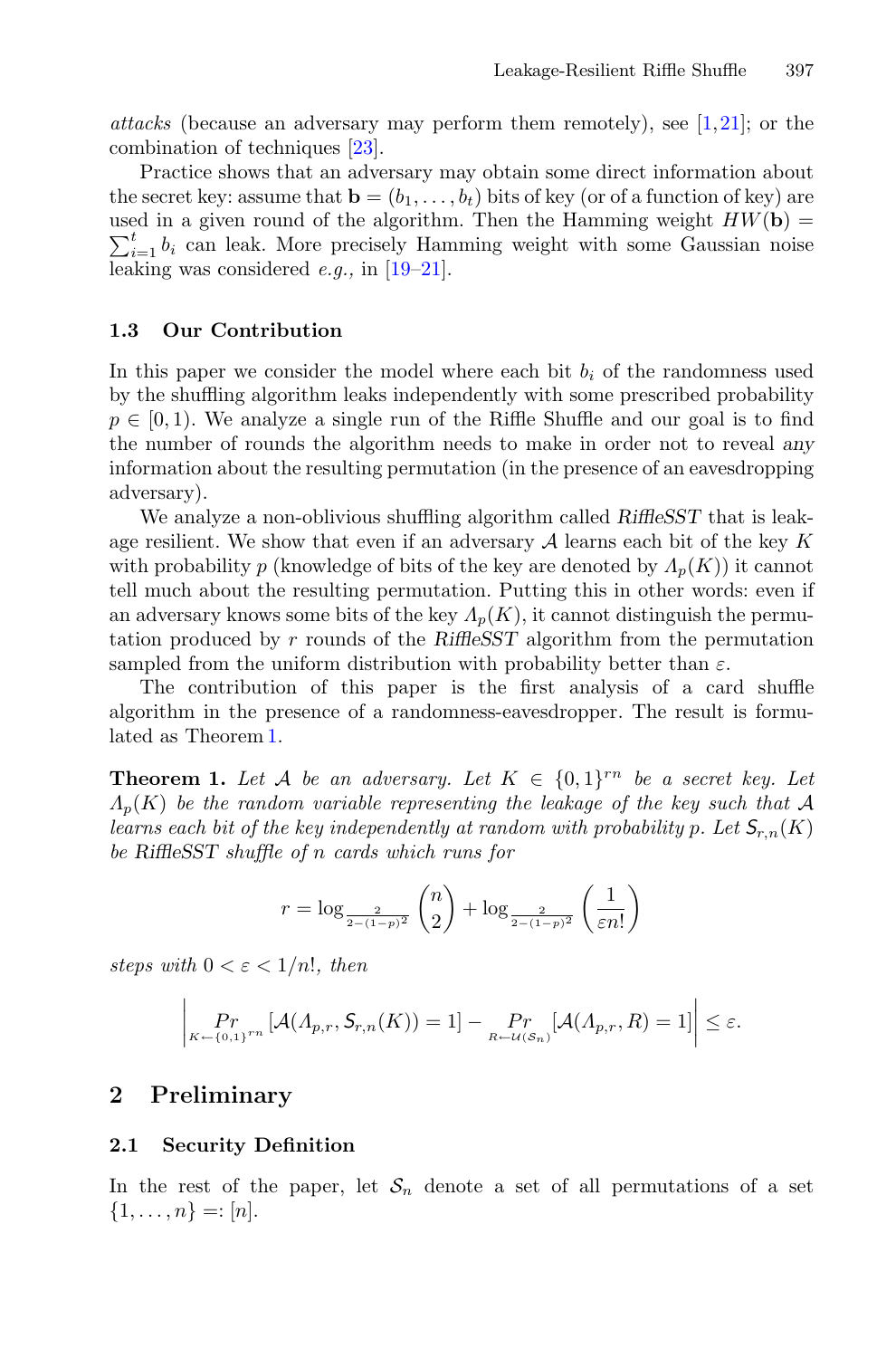We would like to model an adversary whose goal is to distinguish a permutation which is a result of PRPG algorithm from a permutation sampled from uniform distribution.

**PRPG Algorithm.** The PRPG algorithm starts with identity permutation of <sup>n</sup> elements  $\pi_0$ . In each round PRPG has access to a portion of n bits of the key stream (*i.e.*, in round l reads a portion of the key:  $\mathcal{K}_l \in \{0,1\}^n$ ).

Leakage. We consider adversaries  $A$  which in the  $l$ th round can learn a fraction p of  $\mathcal{K}_l$ , namely  $\Lambda_{p,l}(\mathcal{K}) = f_{l,p}(\mathcal{K}_l)$ , where a function  $f_{l,p}$  has range  $\{\ast, \Box\}^n$ . More precisely,  $f_{l,p} = a_1 a_2 \dots a_n$  where  $a_i \in \{*, \square\}$ . If  $a_i = \square$  then the adversary sees the corresponding bit of the key stream (learns  $\mathcal{K}_{l,i}$ ) and if  $a_i = *$  then the adversary does not learn the bit at position i.

*Example 1* (Adversary view). Let  $\mathcal{K}_3 = 101110$  and  $f_3 = 110100 = \Box \Box * \Box * *$ then adversary's view is:  $\Lambda_3 = \boxed{1 \ 0} * \boxed{1} * *$ . Which means that the adversary learns that  $\mathcal{K}_{3,1} = 1, \mathcal{K}_{3,2} = 0, \overline{\mathcal{K}_{3,4}} = 1.$ 

We restrict our analysis only to the adversaries for which each bit can be eavesdropped independently with probability p, *i.e.*,  $1 - P(a_i = *) = P(a_i = *)$  $\Box$ ) = p. This means that number of leaking bit has  $Bin(n, p)$  distribution in each round (np bits are leaking in each round on average).

Let view<sub>r</sub> denote the view of the adversary at the end of the algorithm:

$$
\mathsf{view}_{r,p}(\mathcal{K}) = [A_{1,p}, \ldots, A_{r,p}].
$$

The distinguishability game for the adversary is as follows:

**Definition 1.** *The LEAK indistinguishability experiment Shuffle*<sup> $\mathsf{LEAK}(n, p, r)$ *:*</sup>

- *1.* S *is initialized with:*
	- *(a) a key generated uniformly at random*  $K ∼ U({0, 1}^{rn})$ *,*
	- *(b)*  $S_0 = \pi_0$  *(identity permutation).*
- 2. S is run for r rounds:  $S_r := S(K)$  and produces a permutation  $\pi_r$ .
- *3. Adversary obtains leaked bits of the key view<sub>r,p</sub>(K).*
- *4. We set:*
	- $\bullet$   $c_0 := \pi_{rand}$  *a random permutation from uniform distribution is chosen,* •  $c_1 := \pi_r$ .
- *5. A challenge bit*  $b \in \{0, 1\}$  *is chosen at random, permutation*  $c_b$  *is sent to the Adversary.*
- *6. Adversary replies with* b *.*
- *7. The output of the experiment is defined to be* 1 *if*  $b' = b$ , and 0 *otherwise.*

<span id="page-3-0"></span>In the case when adversary wins the game (if  $b = b'$ ) we say that A succeeded. Adversary wins the game if she can distinguish the random permutation from the permutation being a result of the PRPG algorithm based on the leakage she saw.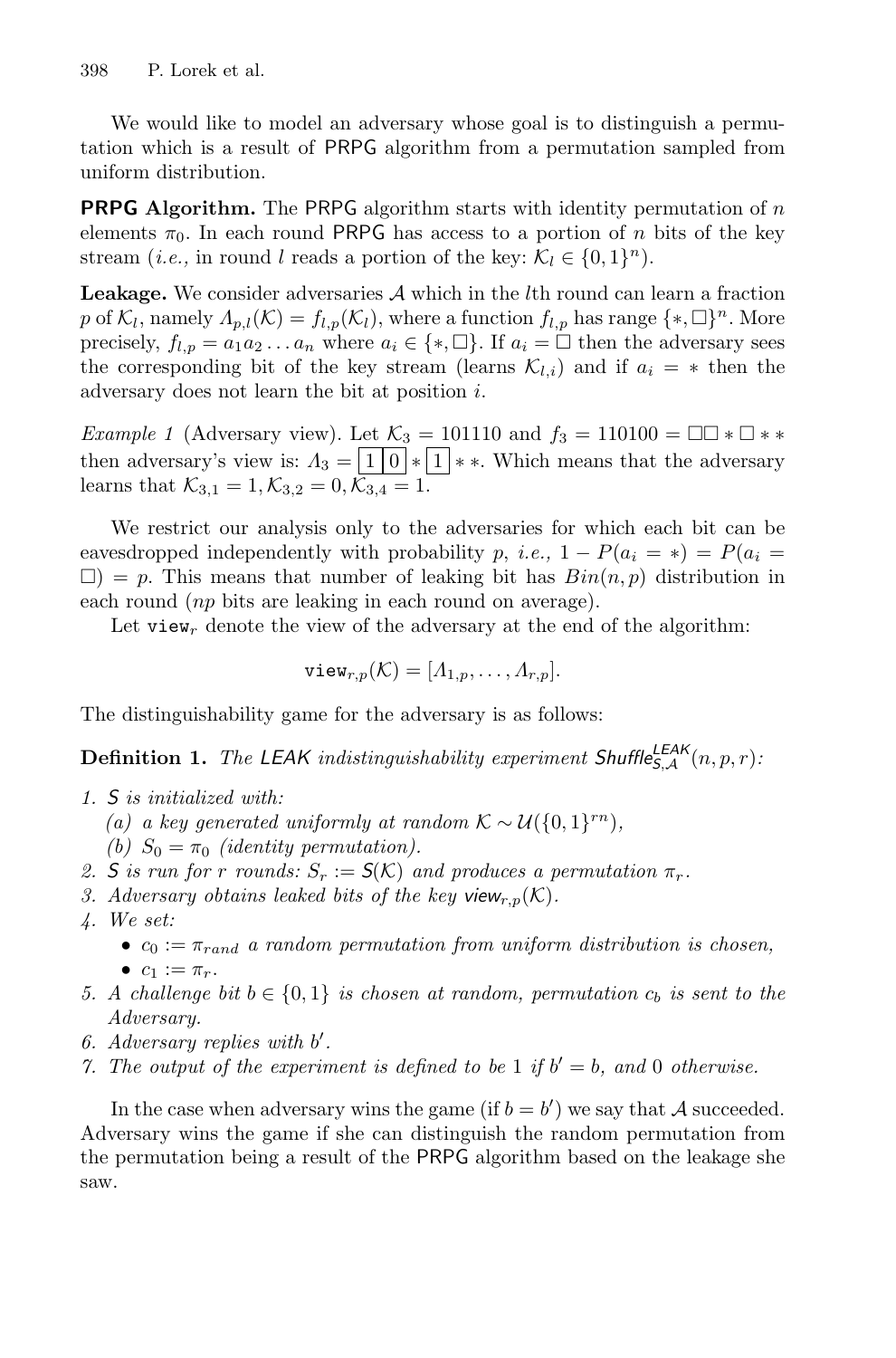**Definition 2.** *A shuffling algorithm* S *generates indistinguishable permutations in the presence of leakage if for all adversaries* A *there exists a negligible function* negl *such that*

$$
Pr\left[\mathsf{Shuffle}_{\mathsf{S},\mathcal{A}}^{\mathsf{LEAK}}(n,p,r) = 1\right] \le \frac{1}{2} + \mathsf{negl}(n),
$$

The above translates into:

**Definition 3.** *A shuffling algorithm* S *generates indistinguishable permutations in the presence of leakage if for all adversaries* A *there exists a negligible function* negl *such that*

$$
\left|\Pr_{K \leftarrow \{0,1\}^{keyLen}}\left[\mathcal{A}(\Lambda_r, \mathcal{S}(K)) = 1\right] - \Pr_{R \leftarrow \mathcal{U}(\mathcal{S}_n)}\left[\mathcal{A}(\Lambda_r, R) = 1\right]\right| \leq \mathsf{negl}(n).
$$

#### **2.2 Markov Chains and Rate of Convergence**

Consider ergodic Markov chain  $\{X_k, k \geq 0\}$  on finite state space  $\mathbb{E} = \{0, \ldots, M-1\}$ with stationary distribution  $\psi$ . Let  $\mathcal{L}(X_k)$  denote the distribution of a chain at time k. Stating some results about the *rate of convergence* of a chain to its stationary distribution means having some knowledge on some distance dist (or a bound on it) between  $\mathcal{L}(X_k)$  and  $\psi$ . By mixing time we mean the value of k making dist small, since it depends on the measure of the distance we define it as

$$
\tau_{mix}^{dist}(\varepsilon) = \inf\{k : dist(\mathcal{L}(X_k), \psi) \le \varepsilon\}.
$$

In our applications the state space is a set of permutations of [n], *i.e.*,  $\mathbb{E} := \mathcal{S}_n$ (thus  $|E| = n!$ ) and stationary distribution is a uniform one on E (we denote  $\psi = \mathcal{U}(\mathbb{E})).$ 

Typically in literature the mixing time is defined for dist being total variation distance, i.e.,

$$
d_{TV}(\mathcal{L}(X_k), \mathcal{U}(\mathbb{E})) = \frac{1}{2} \sum_{\sigma \in \mathcal{S}_n} |Pr(X_k = \sigma) - Pr(\psi = \sigma)|,
$$

which in our case is equivalent to:

$$
d_{TV}(\mathcal{L}(X_k), \mathcal{U}(\mathbb{E})) = \frac{1}{2} \sum_{\sigma \in \mathcal{S}_n} \left| Pr(X_k = \sigma) - \frac{1}{n!} \right|.
$$

Note however that knowing that  $d_{TV}$  is small for some k does not imply that  $|Pr(X_k = \sigma) - \frac{1}{n!}|$  are "uniformly" small, *i.e.*, that it is of order  $1/n!$ . This is very important observation, since it means that  $\tau_{mix}^{d_{TV}}(\varepsilon)$  is not an adequate measure of mixing time for our applications (i.e., indistinguishability given in Definition [2\)](#page-3-0). Instead we consider so-called **separation distance** defined by

$$
sep(\mathcal{L}(X_k), \mathcal{U}(\mathbb{E})) := \max_{\sigma \in \mathbb{E}} \left( 1 - \frac{Pr(X_k = \sigma)}{Pr(\psi = \sigma)} \right)
$$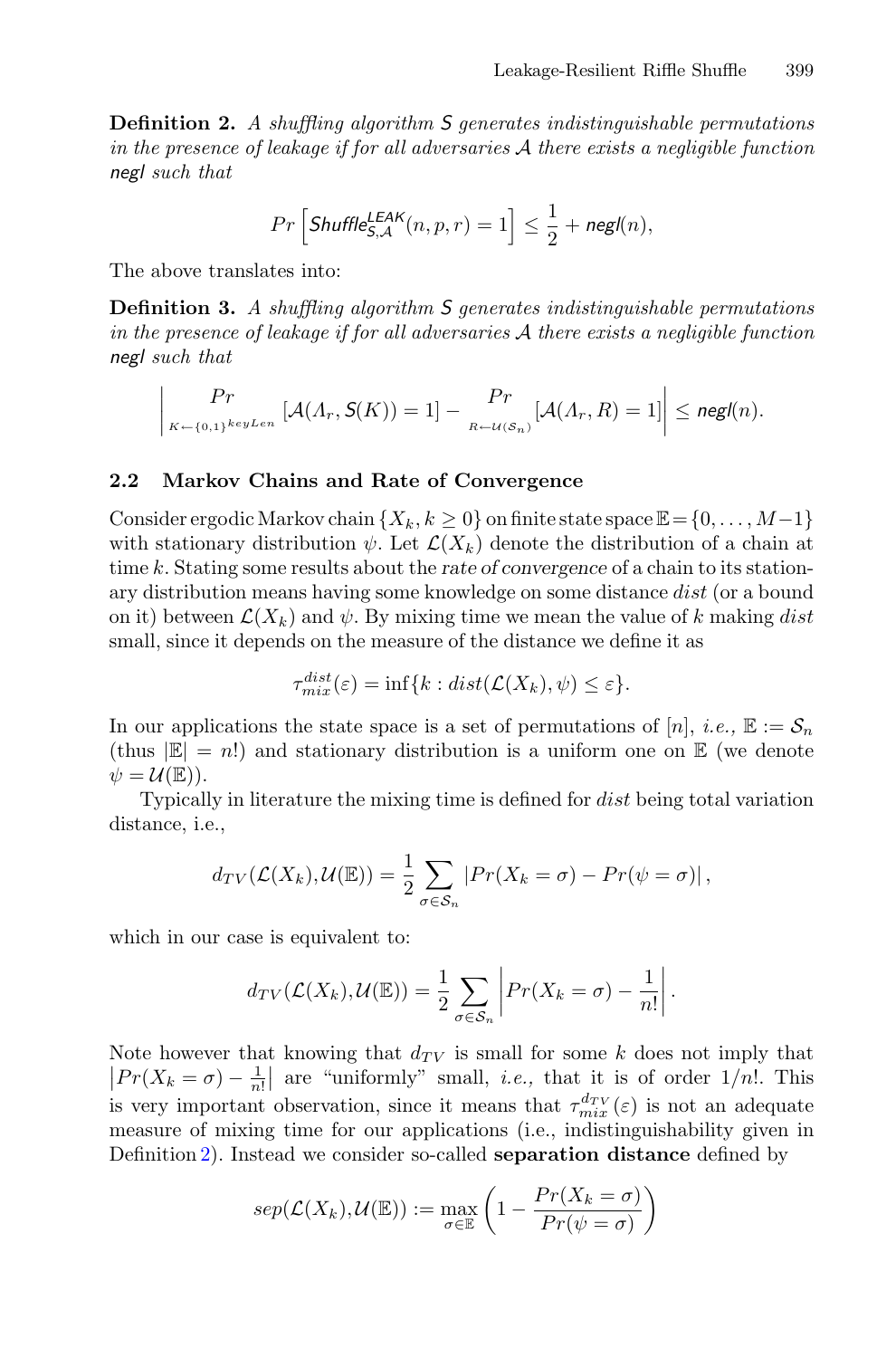which is:

$$
sep(\mathcal{L}(X_k), \mathcal{U}(\mathbb{E})) := \max_{\sigma \in \mathbb{E}} (1 - n! \cdot Pr(X_k = \sigma))
$$

If  $sep(\mathcal{L}(X_k), \mathcal{U}(\mathbb{E})) \le \varepsilon$  for some k (i.e., we know  $\tau_{mix}^{sep}(\varepsilon)$ ), then

<span id="page-5-2"></span>
$$
\left| Pr(X_k = \sigma) - \frac{1}{n!} \right| \le \frac{\varepsilon}{n!},\tag{1}
$$

what will be crucial for showing our results.

**Strong Stationary Times.** The definition of separation distance fits perfectly into notion of Strong Stationary Time (SST) for Markov chains. This is a probabilistic tool for studying the rate of convergence of Markov chains.

**Definition 4.** *Random variable* <sup>T</sup> *is Strong Stationary Time (SST) if it is randomized stopping time for chain*  $\{X_k, k \geq 0\}$  *such that:* 

$$
\forall (i \in \mathbb{E}) \ Pr(X_k = i | T = k) = \psi(i).
$$

Having SST T for chain with uniform stationary distribution lets us bound the separation distance (cf. [\[3\]](#page-11-2))

<span id="page-5-1"></span>
$$
sep(\mathcal{L}(X_k), \mathcal{U}(\mathbb{E})) \le Pr(T > k).
$$
 (2)

We say that T is an optimal SST if  $sep(\mathcal{L}(X_k), \mathcal{U}(\mathbb{E})) = Pr(T > k).$ 

**Remark.** It is easy to show that separation distance is an upper bound on total variation distance, i.e. that  $d_{TV}(\mathcal{L}(X_k), \mathcal{U}(\mathbb{E})) \leq sep(\mathcal{L}(X_k), \mathcal{U}(\mathbb{E}))$ .

## **3** *RiffleSST***– Leakage Resilient Shuffle**

#### **3.1 General Pseudo-random Permutation Generator**

We also model some leakage of information (to be specified later). We identify elements of  $[n]$  with cards. We consider the following general pseudo-random permutation generator (PRPG) for generating a permutation of [n]. Initially we start with identity permutation  $\pi_0$ . At each round (step) we perform procedure Shuffle which takes the current permutation  $S$  and uses some "*randomness*" (based on secret key K) and updates the permutation. After  $r$  rounds the permutation is denoted by  $\pi_r$ . The algorithm stops depending on some stopping rule represented by procedure StoppingRule (Fig. [1\)](#page-5-0).



<span id="page-5-0"></span>**Fig. 1.** General pseudorandom permutation generator (PRPG)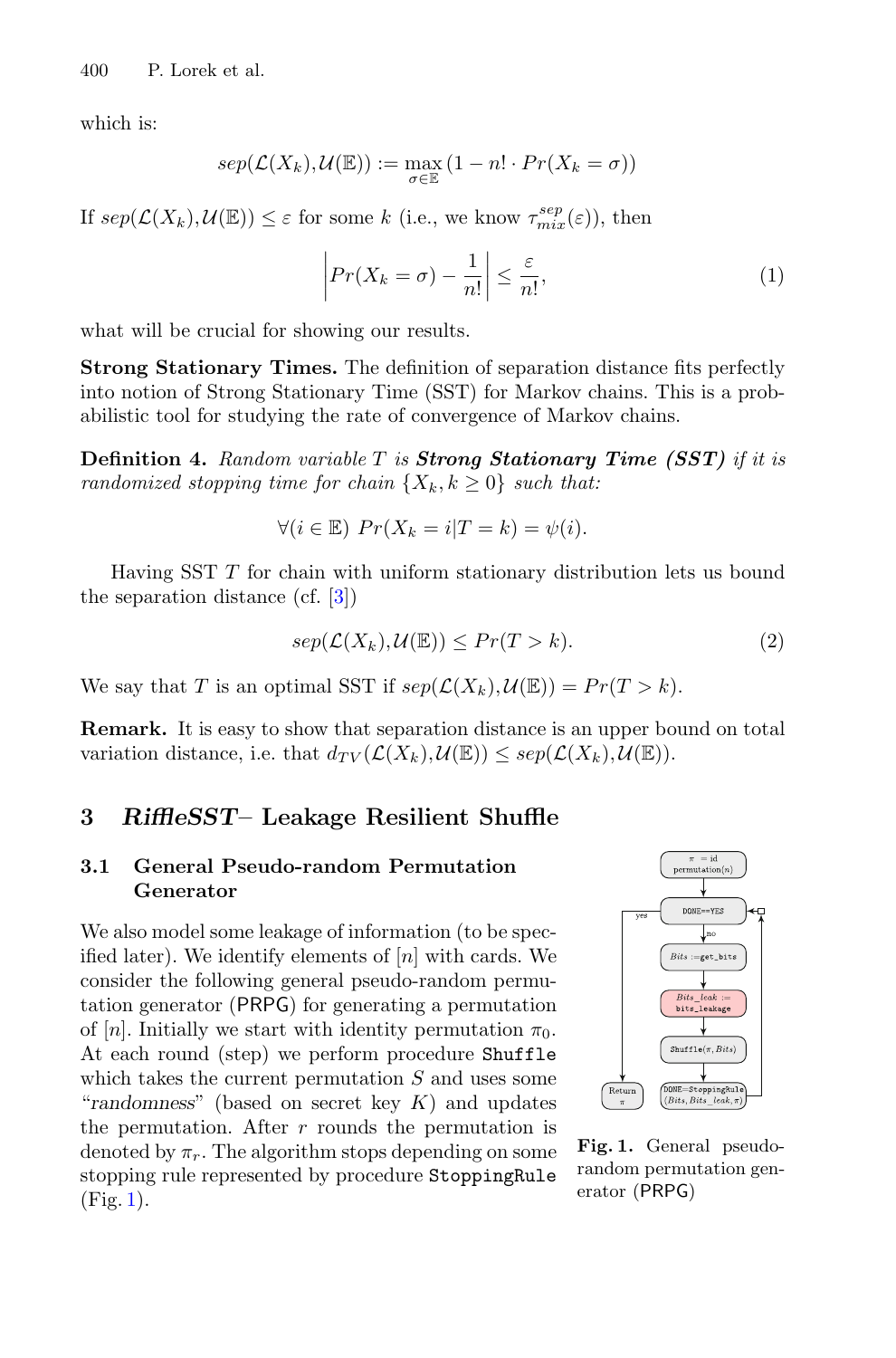#### **3.2 Description of** *RiffleSST* **Algorithm**

Roughly speaking, it uses card shuffling scheme corresponding to time reversal of Riffle Shuffle (see [\[4](#page-11-3)]).

We do not specify here the details of get bits, this should be a procedure which returns  $n$ bits from key  $K$ , can depend on current round number r, current permutation  $\pi$ , etc. (Fig. [2\)](#page-6-0).

RiffleShuffle procedure performs the following: for given permutation of cards  $\pi \in \mathcal{S}_n$  and given  $Bits[i], i = 1, \ldots, n$  (think) of assigning bit  $Bits[i]$  to card on position  $i)$  we put all the cards

**end procedure**

RiffleSST

```
get_bits
             := (not specified)
bits\_leakage := get\_bits\_leakage\_indep:=RiffleShuffle
Shuffle
StopingRule := StoppingRuleRiffle
```
**Fig. 2.** Leakage resilient shuffle *RiffleSST* algorithm.

with assigned bit 0 to the top *keeping* their relative ordering. Sample execution is given in Fig. [4:](#page-10-0) For example, for initial permutation  $(1, 2, 3, 4, 5, 6)$  we assign bit 0 to cards 1, 2 and 4, whereas we assign bit 1 to cards 3, 5 and 6. Thus, the resulting permutation is  $(1, 2, 4, 3, 5, 6)$ .

```
procedure RiffleShuffle
   Input permutation \pi, round r, Bits (of length n)
   Output updated permutation \pis0:=1s1:=sum(Bits)tmp=vector(n)for i := 0 to n - 1 do
      card = S[i]if (Bits[i]=1) do tmp[s1]=card; s1=s1+1
      else tmp[s0]=card; s0=s0+1
      end if
   end for
   \pi:=tmp
```
Leakage Model. We assume that at each step and at each position i (independently) a value of  $Bit[i]$  is leaking with probability p. Function bits leakage(p, n) generates  $n$  dimensional vector of zeros and ones. We assume that each coordinate is chosen independently being 1 with probability  $p$  and 0 with the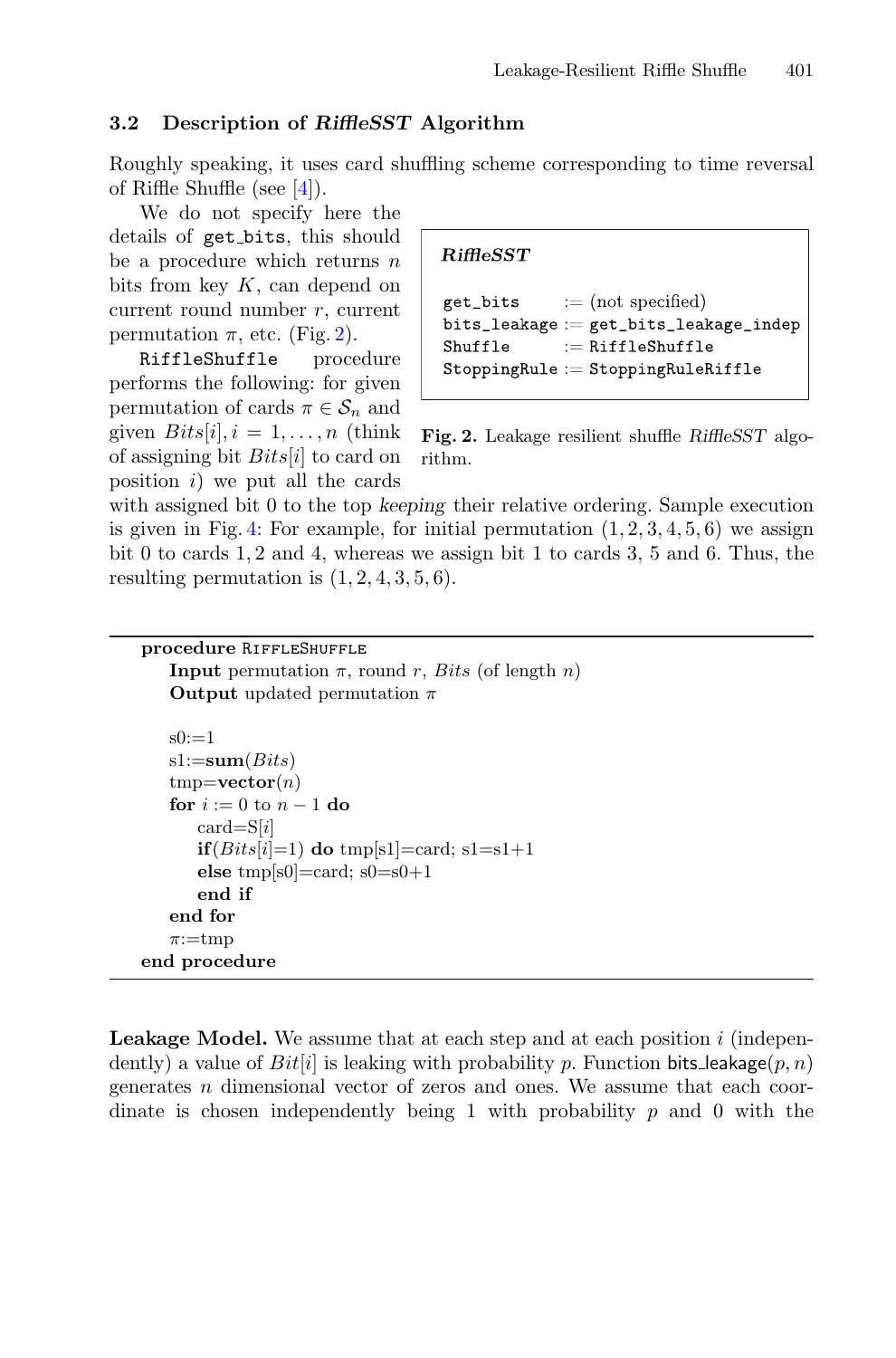remaining probability. Note that the number of leaking bits has  $Bin(n, p)$  distribution, thus on average  $np$  bits are leaking. The leakage is modeled by get bits leakage indep procedure (here  $unif(0, 1)$  denotes a random variable uniformly distributed on  $[0, 1]$ ).

```
procedure GET_BITS_LEAKAGE_INDEP
   Input n, pOutput vector leak of n bits
   for i = 1 to n do
      leak(j) = 1\{unif(0, 1) < p\}end forreturn leak
end procedure
```
We simply run the algorithm for pre-defined number of steps expressed by procedure StoppingRuleRiffle.

```
procedure StoppingRuleRiffle
    Input n, p (leakage level), \varepsilonOutput {YES,NO}
    if r < \log_{\frac{2}{2-(1-p)^2}}(\frac{n}{2}) + \log_{\frac{2}{2-(1-p)^2}}(\frac{1}{\varepsilon n!}) then return NO
    else return YES
    end if
end procedure
```
# **4 Proofs**

As already mentioned, assuming random keys, the algorithm can be regarded as (time reversal of) Riffle Shuffle scheme. The idea is similar to approach presented in [\[13](#page-12-1)], following author's notation we will call a version of the algorithm with random keys as *idealized* one. Showing that after the execution of the algorithm the adversary has no non-negligible knowledge (in both, leakage and no-leakage version) corresponds to showing that after shuffling cards as many times as the number of steps of the algorithm, the resulting permutation is close to uniform one. In other words, proving the theorem reduces to studying the rate of convergence of corresponding Markov chains. However, the typical bounds on the rate of convergence involving total variation distance do not imply that the shuffling algorithm generates permutation which is indistinguishable from random permutation according to Definition [2.](#page-3-0) That is why we focus on bounds for separation distance what is achieved by using Strong Stationary Times technique.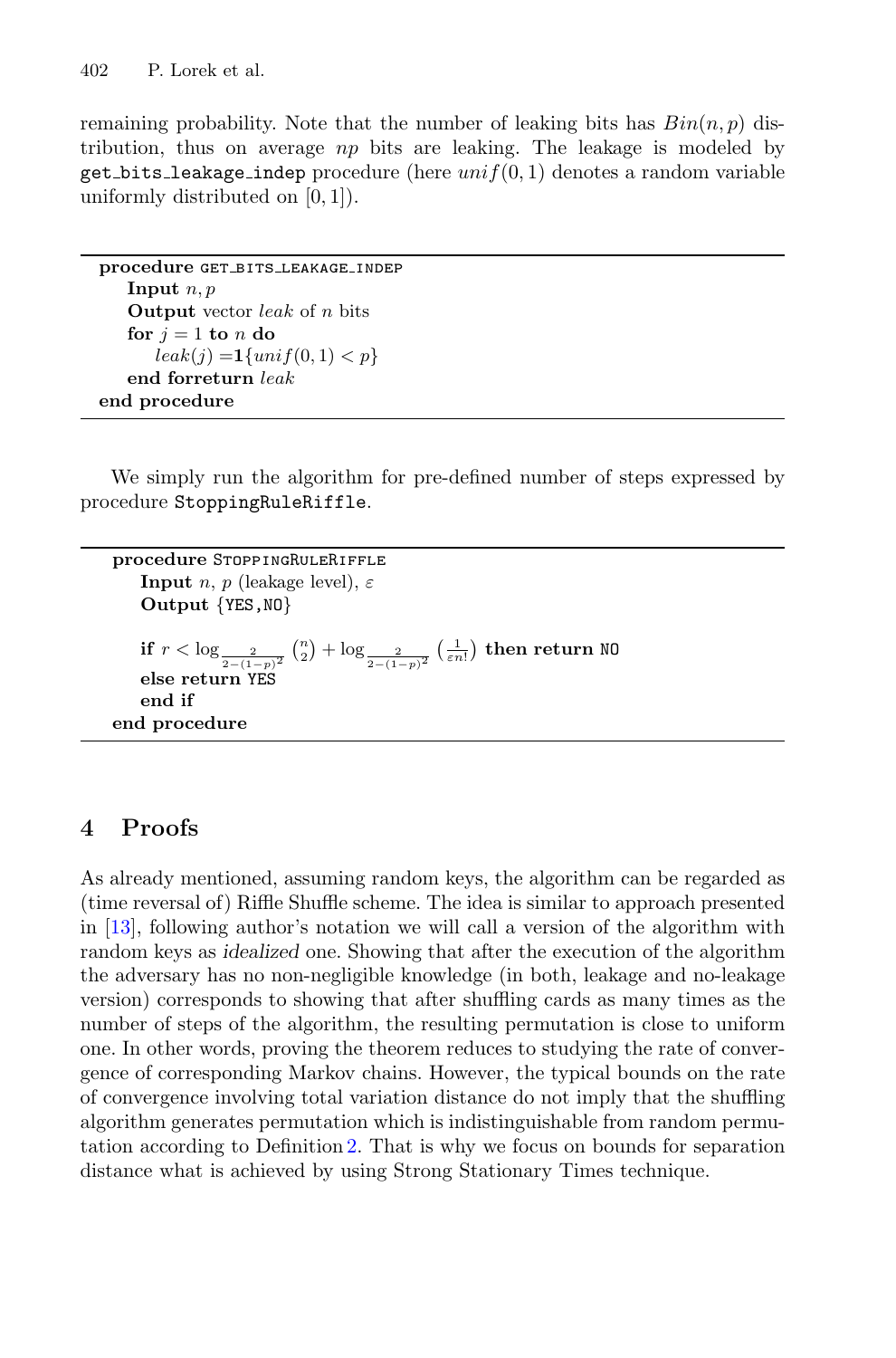Consider the *idealized* version of *RiffleSST* (call it RiffleSST∗) which is defined by the specification from Fig. [4.](#page-10-0) Roughly speaking, there are two differences compared to RiffleSST: (i) in each round we take new  $n$  random bits. (ii) instead of running it pre-defined number of steps, we use StoppingRuleRifflePairs as stopping rule. The stopping rule works as follows: Initially we

RiffleSST<sup>\*</sup>

<span id="page-8-0"></span>get bits  $:=$  get bits rand bits leakage  $:=$  get bits leakage indep Shuffle  $:=$  RiffleShuffle StoppingRule := StoppingRuleRifflePairs

**Fig. 3.** Idealized version of leakage resilient shuffle *RiffleSST*

set all  $\binom{n}{2}$  pairs  $(i, j), i, j = 1, \ldots, i < j$  as *not-marked*. (This can be simply represented as  $\binom{n}{2}$ -dimensional vector with all entries set to 0). Given the current permutation  $\pi \in \mathcal{S}_n$  and  $Bits[i], Bits\_{leak}[i], i = 1, \ldots, n$  we mark the pair  $(i, j)$ (or equivalently, we say that pair  $(i, j)$  is *updated*) if  $(Bits[i] \oplus Bits[j] = 1)$  and  $(Bits\text{.leak}[i] \vee Bits\text{.leak}[j] = 0)$  (*i.e.*, cards S[i] and S[j] were assigned different bits and none is leaking). Formally, this is given in StoppingRuleRifflePairs procedure (Fig. [3\)](#page-8-0).

**procedure** StoppingRuleRifflePairs **Input** set of already updated  $pairs(i, j), i < j$ , Bits, Bits leak **Output** {YES,NO} **for each** pair  $(i, j)$  **do if**  $(Bits[i] \oplus Bits[j] = 1)$  and  $(Bits\text{.leak}[i] = Bits\text{.leak}[j] = 0)$  then mark pair  $(i, j)$ **end if end for**  $\mathbf{if}$  all  $\binom{n}{2}$  pairs are marked **then return** YES **elsereturn** NO **end if end procedure**

<span id="page-8-1"></span>The main ingredients of the proof of Theorem [1](#page-2-0) are the following Lemma [1](#page-8-1) and Theorem [2.](#page-9-0)

**Lemma 1.** *The resulting permutation of RiffleSST*<sup>∗</sup> *has a uniform distribution over*  $S_n$ *.* 

*Proof (of Lemma* [1](#page-8-1)). For leakage level  $p = 0$  the procedure RiffleSST<sup>\*</sup> is exactly the Markov chain corresponding to *time-reversed Riffle Shuffle* card shuffling. At each step we consider all  $\binom{n}{2}$  pairs  $(i, j)$  and we "mark" each pair if either card i was assigned 0 and card  $j$  was assigned 1, or vice-versa. Since these two events have equal probability, thus relative ordering of these two cards is random at such step. Let  $T$  be the first time all pairs are "marked". Then all the pairs are in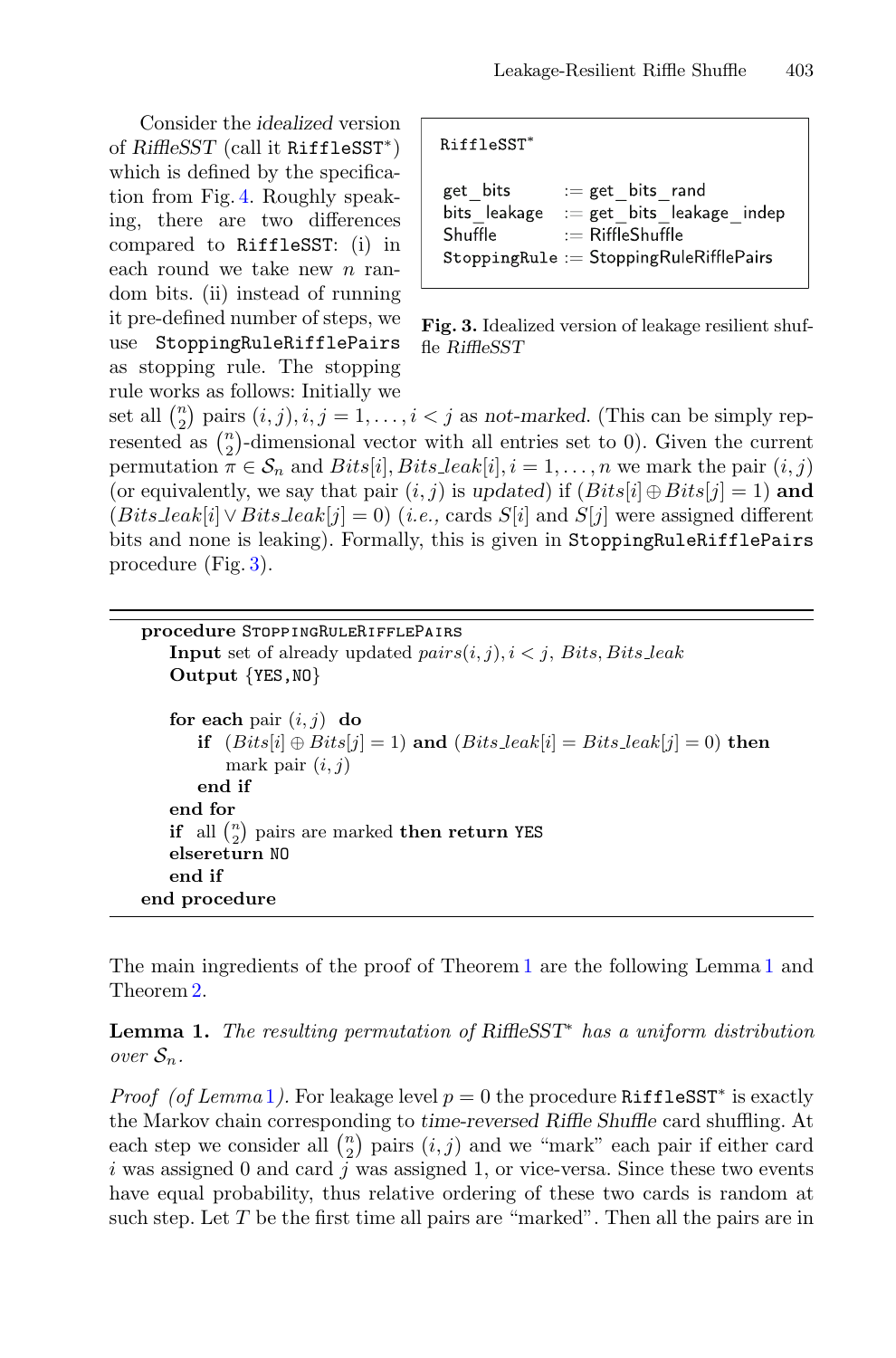relative random order and thus the permutation is also random. In other words, the distribution of  $X_k$  given  $T = k$  is uniform. This means that the running time T of the algorithm is a Strong Stationary Time for riffle shuffle procedure and the distribution of the chain at time  $T$  is uniform.

Note that we exchangeably use the term "mixed" and "updated".

For general  $p \in [0, 1)$  the situation is not much different: We update only pairs which are assigned different bits and such that both cards are not leaking. Thus, once the pair is updated it means that it is in random relative order and adversary has no knowledge about this order. After updating all the pairs she has no knowledge about relative order of all the pairs, thus, from her perspective, resulting permutation is random. We note that the knowledge about the permutation can already "vanish" earlier (*i.e.,* before updating all the pairs), but it is for sure that time till updating all the pairs is enough.

Note that the no leakage version (*i.e.*, when  $p = 0$ ) of the algorithm can be written in a more compact way (similarly as in  $[4]$  $[4]$ , the pairs are not involved there directly), however this notation lets us relatively easy extend the algorithm into a leakage resilient version.

<span id="page-9-0"></span>**Theorem 2.** Let  $\{X_k\}_{k>0}$  be the chain corresponding to RiffleSST<sup>\*</sup>. The mixing  $time \tau_{mix}^{sep}$  of the chain is given by

$$
\tau_{mix}^{sep}(\varepsilon) \le \log_{\frac{2}{2-(1-p)^2}} {n \choose 2} + \log_{\frac{2}{2-(1-p)^2}} (\varepsilon^{-1}).
$$

*Proof (of Theorem [2](#page-9-0)).* In Lemma [1](#page-8-1) we showed that  $T := \inf_k \{X_k = 0\}$  (*i.e.,* first moment when all pairs are updated) is an SST.

Let  $T_{ij}$  be the first time when cards i and j are updated. In one step, the probability that given pair will not be updated is  $1 - \frac{1}{2}(1 - p)^2 = \frac{2 - (1 - p)^2}{2}$ . We have

$$
Pr(T > k) = Pr\left(\bigcup_{1 \leq i < j \leq n} \{T_{ij} > k\}\right) \leq \sum_{1 \leq i < j \leq n} Pr(T_{ij} > k) \\
= \sum_{1 \leq i < j \leq n} \left(1 - (1 - p)^2 \cdot \frac{1}{2}\right)^k = {n \choose 2} \left(\frac{2 - (1 - p)^2}{2}\right)^k.
$$

For  $k = \log_{\frac{2}{2-(1-p)^2}} {n \choose 2} + \log_{\frac{2}{2-(1-p)^2}} (\varepsilon^{-1})$  we have  $Pr(T > k) \le \varepsilon$ , using [\(2\)](#page-5-1) finishes the proof.

In Theorem [1](#page-2-0) we perform *RiffleSST* for  $r = \tau_{mix}^{sep}(\varepsilon n!)$  steps, what means that separation distance is less or equal to  $\varepsilon n!$ . From [\(1\)](#page-5-2) we thus have that  $\left| Pr(X_r = \sigma) - \frac{1}{n!} \right| \leq \varepsilon$  $\left| Pr(X_r = \sigma) - \frac{1}{n!} \right| \leq \varepsilon$  $\left| Pr(X_r = \sigma) - \frac{1}{n!} \right| \leq \varepsilon$  for any permutation  $\sigma$ . This together with Lemma 1 and Theorem [2](#page-9-0) completes the proof of Theorem [2.](#page-9-0)

*Remark 1.* Note that if we replace  $\tau_{mix}^{sep}$  with  $\tau_{mix}^{d_{TV}}$  in Theorem [2,](#page-9-0) we could not conclude Theorem [1.](#page-2-0) This is because knowing that separation distance is smaller than  $\varepsilon$  is much stronger than knowing that total variation distance is smaller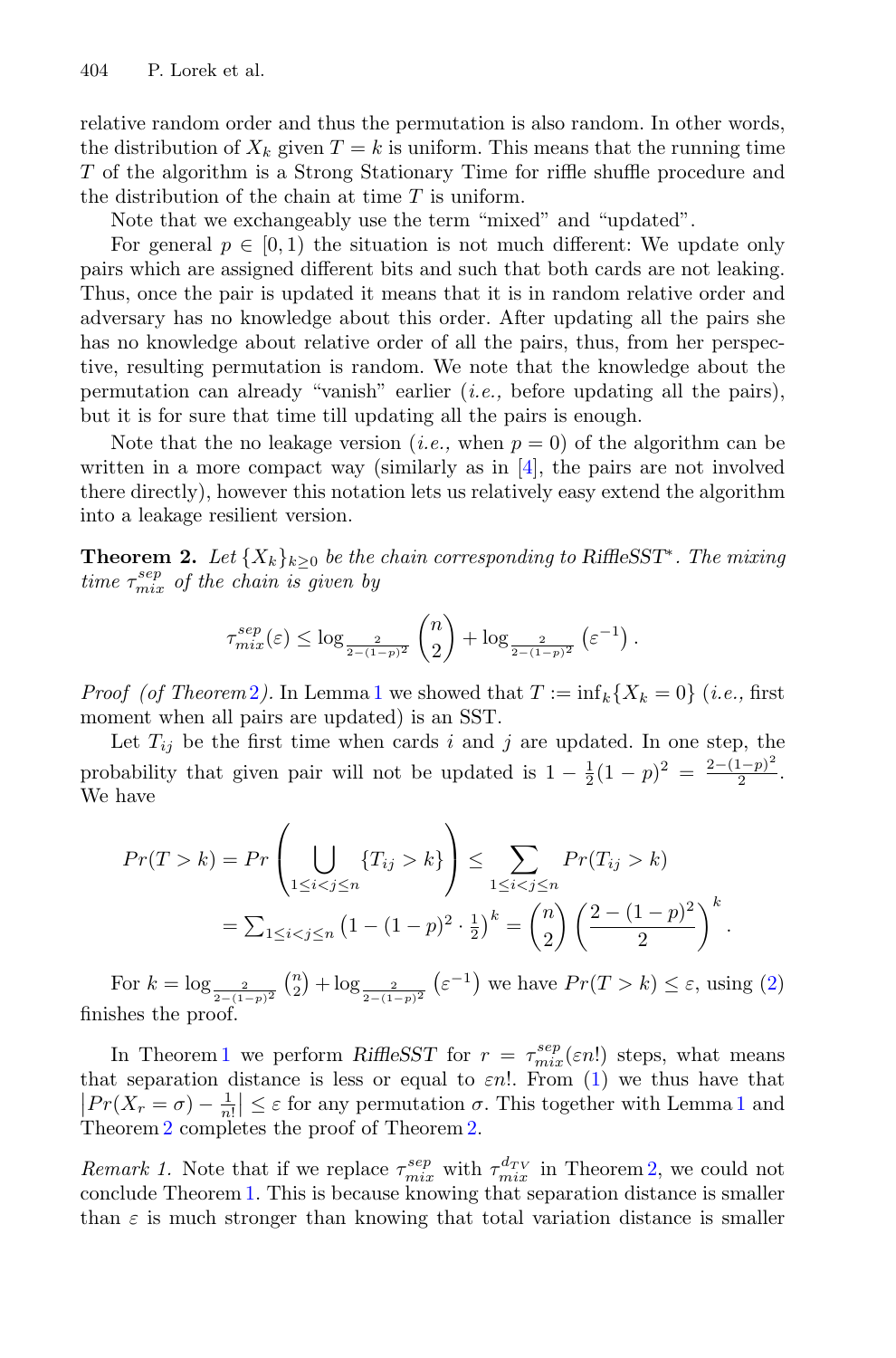than  $\varepsilon$ , in particular [\(1\)](#page-5-2) holds. (Note that typically, *e.g.*, coupling methods provide directly bounds on total variation distance). However, knowing that total  $d_{TV}(\mathcal{L}(X_k), \mathcal{U}(\mathbb{E})) \leq \varepsilon$  implies (under some mild conditions - see Theorem 7 in [\[2](#page-11-4)]) that  $sep(\mathcal{L}(X_{2k}), \mathcal{U}(\mathbb{E})) \leq \varepsilon$  what means that twice as many steps would be needed to achieve security claimed in Theorem [1.](#page-2-0)

## **5 Sample Execution of** *RiffleSST* **Algorithm**

In Fig. [4](#page-10-0) the sample execution with and without leakage is presented. At each step, the left column represents the current permutation, whereas the right one currently assigned bits. The leaking bits are represented by red-shaded boxes. In Fig. [5](#page-10-1) updated pairs for leakage and no leakage versions are given.

For example:

• *No leakage version*: At step 3. the current permutation is (1, <sup>4</sup>, <sup>6</sup>, <sup>2</sup>, <sup>3</sup>, 5) and assigned bits are  $Bits = (1, 0, 1, 1, 1, 0)$ . Thus, *e.g.*, card on position 1 (1) and



<span id="page-10-0"></span>**Fig. 4.** Sample execution of our PRPG RiffleSST<sup>\*</sup> algorithm for  $n = 6$ . Current permutation at each step is the left column (grayed) whereas right column are the chosen bits. Red shaded bits are leaking. (Color figure online)

|            | step: 1                                                                                                   | step: 2                                           | step: 3                                                          | step: 4                                           | step: 5                                   |
|------------|-----------------------------------------------------------------------------------------------------------|---------------------------------------------------|------------------------------------------------------------------|---------------------------------------------------|-------------------------------------------|
| No leakage | (1,3), (1,5),(1,6)<br>$(2,3), (2,5), (2,6)$ $(2,4), (2,6)$<br>$(3,4), (4,5), (4,6)$ $(3,4), (3,6), (4,5)$ | (1,2), (1,3), (1,5)<br>(5,6)                      | (1,4), (1,5)<br>$(2,4)$ , $(2,6)$<br>$(3,4)$ , $(3,5)$ , $(5,6)$ |                                                   |                                           |
|            | $sum(pairs)=9$                                                                                            | $sum(pairs)=13$                                   | $sum(pairs)=15$<br>STOP                                          |                                                   |                                           |
| Leakage    | (1,5), (1,6)<br>(2,5), (2,6)<br>(4,5), (4,6)<br>$sum(pairs)=6$                                            | (1,2), (1,3)<br>(2,4)<br>(3,4)<br>$sum(pairs)=10$ | (3,5), (5,6)<br>$sum(pairs)=12$                                  | (1,2), (1,4)<br>(2,3)<br>(3,4)<br>$sum(pairs)=14$ | (2,6)<br>(3,6)<br>$sum(pairs)=15$<br>STOP |

<span id="page-10-1"></span>**Fig. 5.** Pairs "*mixed*" at each step of execution of PRPG given in Fig. [4.](#page-10-0) New pairs are **bolded**. The idealized algorithm (both, in non leakage and leakage version) stops when  $\binom{6}{2} = 15$  pairs are mixed.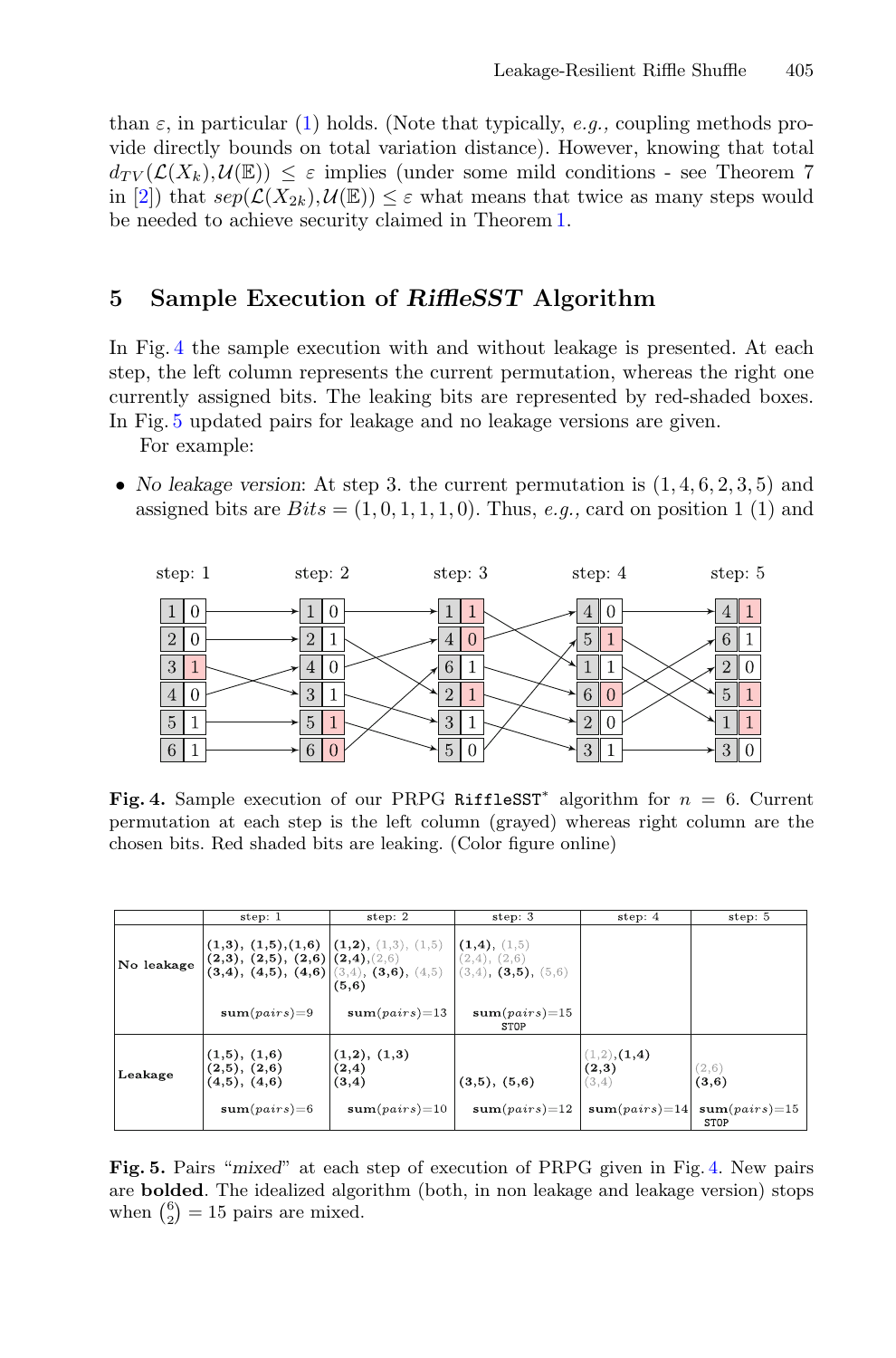card on position 2 (4) have different bits assigned (respectively 1 and 0), thus this pair **(1,4)** is updated (it is bolded since it is first step when different bits were assigned for this pair).

• *Leakage version*: At the same step 3. bits assigned to cards 1, 4 and 2 are leaking. Thus all the pairs involving any of these cards are not considered, what results only in updating pairs **(3,5), (5,6)**.

## **6 Conclusions**

We presented the first analysis of the rate of convergence of the riffle-shuffle in the presence of leakage. We proved that no adversary can distinguish permutations produced by the *RiffleSST* (after enough number of steps – Theorem [1\)](#page-2-0) from permutations sampled from uniform distribution.

**Open Problems.** Since the number of permutations is of  $[n]$  is n! the entropy of the uniform distribution on  $[n]$  is  $O(n \log n)$ . The time-reversed riffle-shuffle is optimal (up to a constant factor) shuffle since its mixing-time is  $O(\log n)$  and each round consumes n bits of randomness, so in total  $O(n \log n)$  bits are used. In case of no leakage  $(p = 0)$  the mixing time of *RiffleSST* <sup>∗</sup> - by Theorem [2](#page-9-0) - is  $O(n \log n)$  and thus is optimal (Fig. [6\)](#page-11-5).

Question: Is RiffleSST<sup>\*</sup> optimal in the presence of leakage with rate  $p > 0$ ? More precisely, can we use fewer bits than  $O\left(n \log_{\frac{2}{1-(1-p)^2}} n\right)$  bits to achieve the security claimed in Theorem [1?](#page-2-0)



<span id="page-11-5"></span>**Fig. 6.** Comparison of the expected number of rounds for  $n = 256$ and Riffle-Shuffle (without leakage – orange) and *RiffleSST* with the leakage level  $p - blue$ . (Color figure online)

# **References**

- <span id="page-11-1"></span>1. Albrecht, M.R., Paterson, K.G.: Lucky microseconds: a timing attack on Amazon's *s2n* implementation of TLS. In: Fischlin, M., Coron, J.-S. (eds.) EUROCRYPT 2016. LNCS, vol. 9665, pp. 622–643. Springer, Heidelberg (2016). [https://doi.org/](https://doi.org/10.1007/978-3-662-49890-3_24) [10.1007/978-3-662-49890-3](https://doi.org/10.1007/978-3-662-49890-3_24) 24
- <span id="page-11-4"></span>2. Aldous, D., Diaconis, P.: Shuffling cards and stopping times. Am. Math. Mon. **93**(5), 333–348 (1986)
- <span id="page-11-2"></span>3. Aldous, D., Diaconis, P.: Strong uniform times and finite random walks. Adv. Appl. Math. **97**, 69–97 (1987)
- <span id="page-11-3"></span>4. Diaconis, P., Shahshahani, M.: Generating a random permutation with random transpositions. Zeitschrift fur Wahrscheinlichkeitstheorie und Verwandte Gebiete **57**(2), 159–179 (1981)
- <span id="page-11-0"></span>5. Genkin, D., Pachmanov, L., Pipman, I., Tromer, E.: Stealing keys from PCs using a radio: cheap electromagnetic attacks on windowed exponentiation. In: Güneysu, T., Handschuh, H. (eds.) CHES 2015. LNCS, vol. 9293, pp. 207–228. Springer, Heidelberg (2015). [https://doi.org/10.1007/978-3-662-48324-4](https://doi.org/10.1007/978-3-662-48324-4_11) 11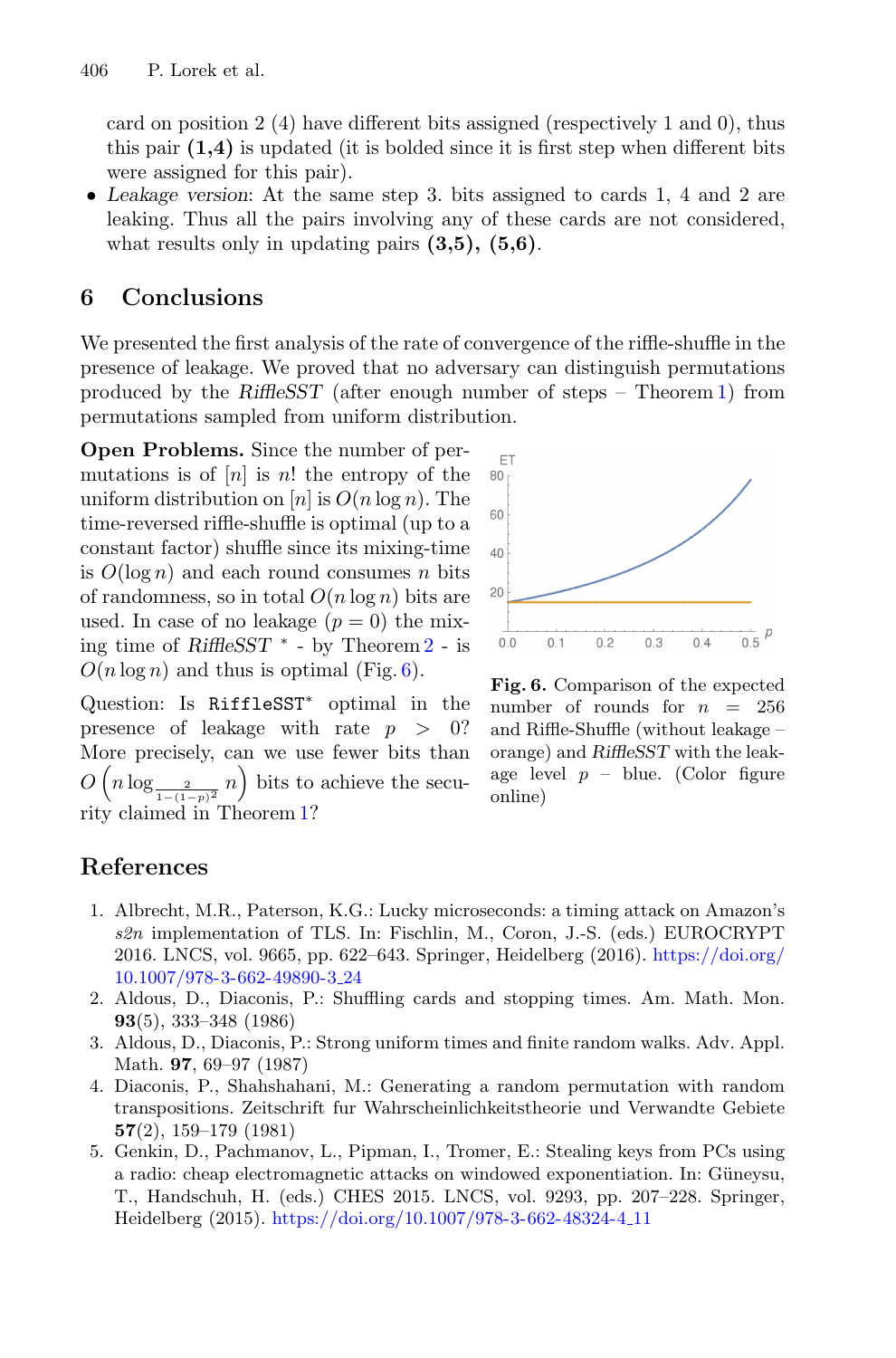- <span id="page-12-12"></span>6. Genkin, D., Shamir, A., Tromer, E.: RSA key extraction via low-bandwidth acoustic cryptanalysis. In: Garay, J.A., Gennaro, R. (eds.) CRYPTO 2014. LNCS, vol. 8616, pp. 444–461. Springer, Heidelberg (2014). [https://doi.org/10.1007/978-3-](https://doi.org/10.1007/978-3-662-44371-2_25) [662-44371-2](https://doi.org/10.1007/978-3-662-44371-2_25) 25
- <span id="page-12-3"></span>7. Gomułkiewicz, M., Klonowski, M., Kutyłowski, M.: Rapid mixing and security of Chaum's visual electronic voting. In: Snekkenes, E., Gollmann, D. (eds.) ESORICS 2003. LNCS, vol. 2808, pp. 132–145. Springer, Heidelberg (2003). [https://doi.org/](https://doi.org/10.1007/978-3-540-39650-5_8) [10.1007/978-3-540-39650-5](https://doi.org/10.1007/978-3-540-39650-5_8) 8
- <span id="page-12-6"></span>8. Hoang, V.T., Morris, B., Rogaway, P.: An enciphering scheme based on a card shuffle. In: Safavi-Naini, R., Canetti, R. (eds.) CRYPTO 2012. LNCS, vol. 7417, pp. 1–13. Springer, Heidelberg (2012). [https://doi.org/10.1007/978-3-642-32009-5](https://doi.org/10.1007/978-3-642-32009-5_1) 1
- <span id="page-12-4"></span>9. Jakobsson, M., Juels, A., Rivest, R.: Making mix nets robust for electronic voting by randomized partial checking. In: USENIX Security Symposium (2002)
- <span id="page-12-2"></span>10. Krzywiecki, L., Kutyłowski, M., Misztela, H., Strumiński, T.: Private information retrieval with a trusted hardware unit – revisited. In: Lai, X., Yung, M., Lin, D. (eds.) Inscrypt 2010. LNCS (LNAI and LNBI), vol. 6584, pp. 373–386. Springer, Heidelberg (2011). [https://doi.org/10.1007/978-3-642-21518-6](https://doi.org/10.1007/978-3-642-21518-6_26) 26
- <span id="page-12-11"></span>11. Kulis, M., Lorek, P., Zagorski, F.: Randomized stopping times and provably secure pseudorandom permutation generators. In: Phan, R.C.-W., Yung, M. (eds.) Mycrypt 2016. LNCS, vol. 10311, pp. 145–167. Springer, Cham (2017). [https://](https://doi.org/10.1007/978-3-319-61273-7_8) [doi.org/10.1007/978-3-319-61273-7](https://doi.org/10.1007/978-3-319-61273-7_8) 8
- <span id="page-12-9"></span>12. Lorek, P., Zag´orski, F., Kulis, M.: Strong stationary times and its use in cryptography. IEEE Trans. Dependable Secure Comput. 1–14 (2017)
- <span id="page-12-1"></span>13. Mironov, I.: (Not so) Random shuffles of RC4. In: Yung, M. (ed.) CRYPTO 2002. LNCS, vol. 2442, pp. 304–319. Springer, Heidelberg (2002). [https://doi.org/10.](https://doi.org/10.1007/3-540-45708-9_20) [1007/3-540-45708-9](https://doi.org/10.1007/3-540-45708-9_20) 20
- <span id="page-12-0"></span>14. Morris, B., Rogaway, P., Stegers, T.: How to encipher messages on a small domain. Deterministic encryption and the thorp shuffle. In: Halevi, S. (ed.) CRYPTO 2009. LNCS, vol. 5677, pp. 286–302. Springer, Heidelberg (2009). [https://doi.org/10.](https://doi.org/10.1007/978-3-642-03356-8_17) [1007/978-3-642-03356-8](https://doi.org/10.1007/978-3-642-03356-8_17) 17
- <span id="page-12-7"></span>15. Morris, B., Rogaway, P.: Sometimes-recurse shuffle. Almost-random permutations in logarithmic expected time. In: Nguyen, P.Q., Oswald, E. (eds.) EUROCRYPT 2014. LNCS, vol. 8441, pp. 311–326. Springer, Heidelberg (2014). [https://doi.org/](https://doi.org/10.1007/978-3-642-55220-5_18) [10.1007/978-3-642-55220-5](https://doi.org/10.1007/978-3-642-55220-5_18) 18
- <span id="page-12-5"></span>16. Naor, M., Reingold, O.: On the construction of pseudo-random permutations. In: Proceedings of the Twenty-Ninth Annual ACM Symposium on Theory of Computing - STOC 1997, New York , USA, pp. 189–199. ACM Press (1997)
- <span id="page-12-8"></span>17. Ristenpart, T., Yilek, S.: The mix-and-cut shuffle: small-domain encryption secure against *N* queries. In: Canetti, R., Garay, J.A. (eds.) CRYPTO 2013. LNCS, vol. 8042, pp. 392–409. Springer, Heidelberg (2013). [https://doi.org/10.1007/978-3-](https://doi.org/10.1007/978-3-642-40041-4_22) [642-40041-4](https://doi.org/10.1007/978-3-642-40041-4_22) 22
- <span id="page-12-10"></span>18. Schuldt, J.C.N., Rivest, R.L.: Spritz–a spongy RC4-like stream cipher and hash function. Technical report (2014)
- <span id="page-12-13"></span>19. Schindler, W., Lemke, K., Paar, C.: A stochastic model for differential side channel cryptanalysis. In: Rao, J.R., Sunar, B. (eds.) CHES 2005. LNCS, vol. 3659, pp. 30–46. Springer, Heidelberg (2005). [https://doi.org/10.1007/11545262](https://doi.org/10.1007/11545262_3) 3
- 20. Standaert, F.-X., Pereira, O., Yu, Y.: Leakage-resilient symmetric cryptography under empirically verifiable assumptions. In: Canetti, R., Garay, J.A. (eds.) CRYPTO 2013. LNCS (LNAI and LNBI), vol. 8042, pp. 335–352. Springer, Heidelberg (2013). [https://doi.org/10.1007/978-3-642-40041-4](https://doi.org/10.1007/978-3-642-40041-4_19) 19